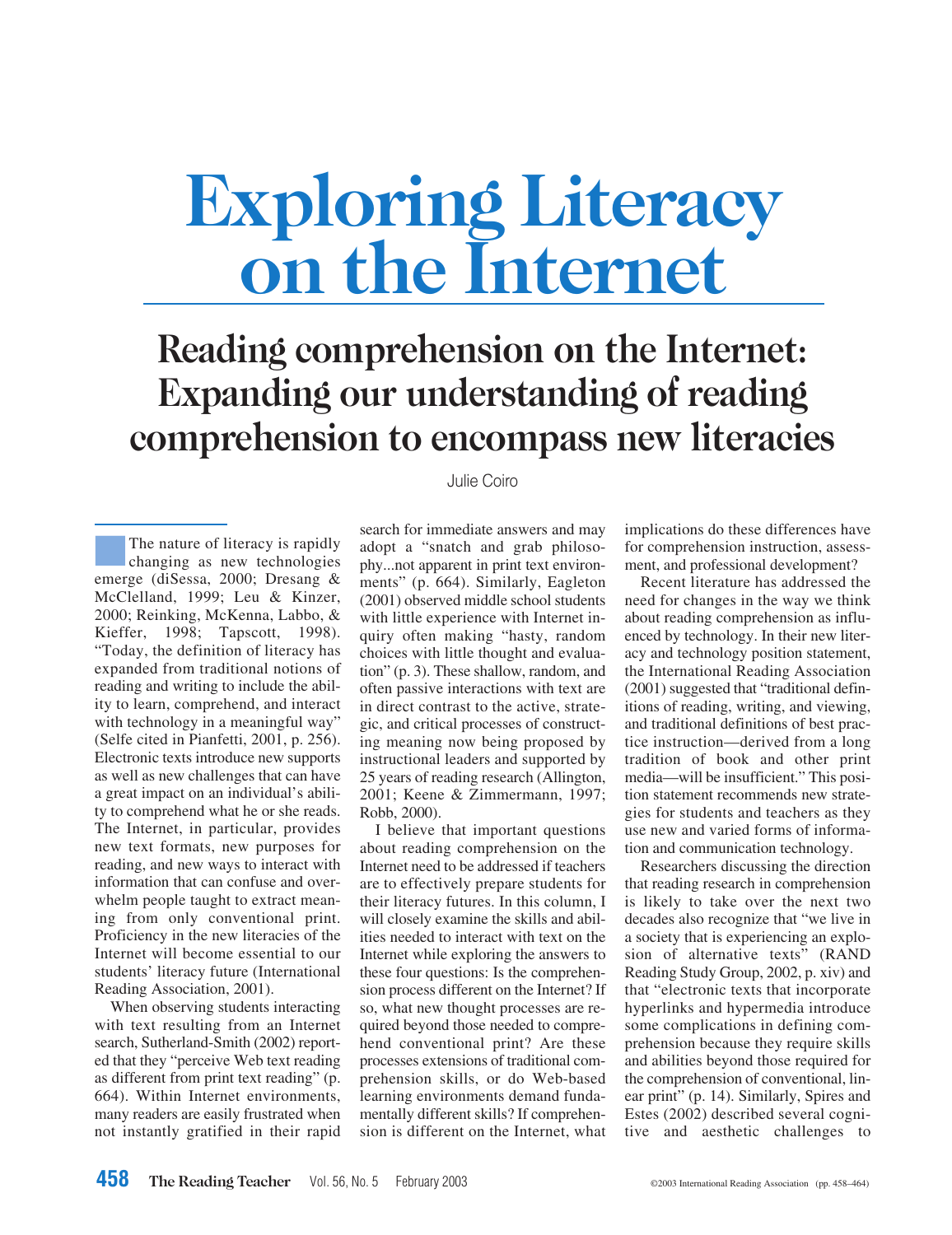comprehension presented by hypertext environments. In order to better prepare for these challenges, they described the need for a "rich theoretical description of the comprehension processes" (p. 123) involved in Web-based and electronic reading environments. It is this expressed need for clarification of the comprehension processes necessary for reading on the Internet that I intend to address here.

To explore the changing nature of reading comprehension, I draw upon a well-articulated model of reading comprehension outlined in the RAND Reading Study Group's report (2002). The authors of this report defined reading comprehension as "the process of simultaneously extracting and constructing meaning through interaction and involvement with written language" (p. 11). They proposed a developmental heuristic of reading comprehension that includes three elements: "the reader who is doing the comprehending, the text that is to be comprehended and the activity in which comprehension is embedded" (p. 11). These three elements occur within the sociocultural context of the reader's classroom, home, and neighborhood, and they help a reader to interpret information and create personal meaning.

The main sections of this column on broadened understandings of text, the reading activity, the reader, and the social context—and the constructs described within each one—mirror the elements of the RAND Reading Study Group's heuristic of reading comprehension. However, I argue that the Internet forces us to expand our understanding of each of these elements by considering new aspects of comprehension that are clearly related to traditional comprehension areas (e.g., locating main ideas, summarizing, inferencing, and evaluating) but also require fundamentally new thought processes. The Internet provides opportunities for interacting with new text formats (e.g., hypertext and interactive multiple media that require new thought processes); new reader elements (e.g., new purposes or motivations, new types of background knowledge, high-level metacognitive skills); and new activities (e.g., publishing multimedia projects, verifying credibility of images, participating in online synchronous exchanges).

Likewise, the Internet expands and influences the sociocultural context in which a reader learns to read by providing collaborative opportunities for sharing and responding to information across continents, cultures, and languages. I go on to illustrate how conventional understandings of the reader, the text, and the task are not always applicable in electronic and networked environments. Finally, I consider the implications of a broader definition of reading comprehension for instruction, assessment, and professional development.

#### **Broadened understandings of text**

The RAND Reading Study Group (2002) recognized features of conventional texts, such as varying genres, structures, reading levels, and subject matter that create potential challenges for readers. Electronic texts compound the challenges because they possess new characteristics that require different types of comprehension processes and a different set of instructional strategies. These new texts can be characterized as hypertextual networks that explore new types of story grammar and a variety of new formats (Goldstone, 2001; Reinking et al., 1998). Webbased texts are typically nonlinear, interactive, and inclusive of multiple media forms. Each of these characteristics affords new opportunities while also presenting a range of challenges that require new thought processes for making meaning. Let us explore each in more detail by examining a few online examples.

*Nonlinear hypertext.* A student visiting NASA's well-designed and popular children's informational website called StarChild: A Learning Center for Young Astronomers (http://starchild. gsfc.nasa.gov/docs/StarChild/Star Child.html) is introduced to a different set of interactive features not available in conventional print. Most notable are the hyperlinks embedded within short passages about the solar system that encourage readers to navigate their own paths through the information in a nonlinear way that may be different than the path of other readers or the intended path of the author. This site enables each reader to actively engage with the text in ways that are personally relevant. However, new literacies are necessary to navigate the hyperlinks skillfully in ways that enhance comprehension. A reader must understand the advantages and disadvantages associated with having ultimate control of the direction in which text progresses and use inferential reasoning skills and context clues to discern one type of hyperlink from another.

On a typical page from StarChild's website (http://starchild.gsfc.nasa.gov/ docs/StarChild/solar\_system\_level1/ solar\_system.html) for example, at least five different types of hyperlinks are used. Within a passage about the solar system, one type of link leads you to a definition of the linked word within an alphabetical glossary on a separate webpage (e.g., *solar*, *orbit*, *astronomer*), and another link with the same visual features sends the reader to an entirely new passage about a completely different topic (e.g., the moon, the asteroid belt, the sun). A similar hyperlink found further down the page leads to a set of activities about the solar system, a fourth opens up an e-mail message addressed to the webmaster, and a fifth leads to NASA's security statement—a topic not necessarily important or appropriate for the elementary reader. Readers need a new type of inferential reasoning to anticipate these differences and decide whether or not each hyperlink will enhance or disrupt their search for meaning. "Never before has it been more necessary that children learn to read, write and think critically. It's not just point and click. It's point, read, think, click" (Tapscott, 1998, p. 63). Of course, once readers select any one of these hyperlinks, it is also assumed they will know how to return to the original text.

It is not my intention to criticize the design of this webpage—I think the information here is well designed and very age appropriate. Instead, I use it to illustrate the importance of (a) isolating the features of hyperlinked text that can confuse readers and (b) closely examining the thought processes necessary to use these features.

*Multiple-media texts.* Traditional text forms typically include a combination of two types of media: print and two-dimensional graphics. Electronic texts can integrate a range of symbols and multiple-media formats including icons, animated symbols, photographs,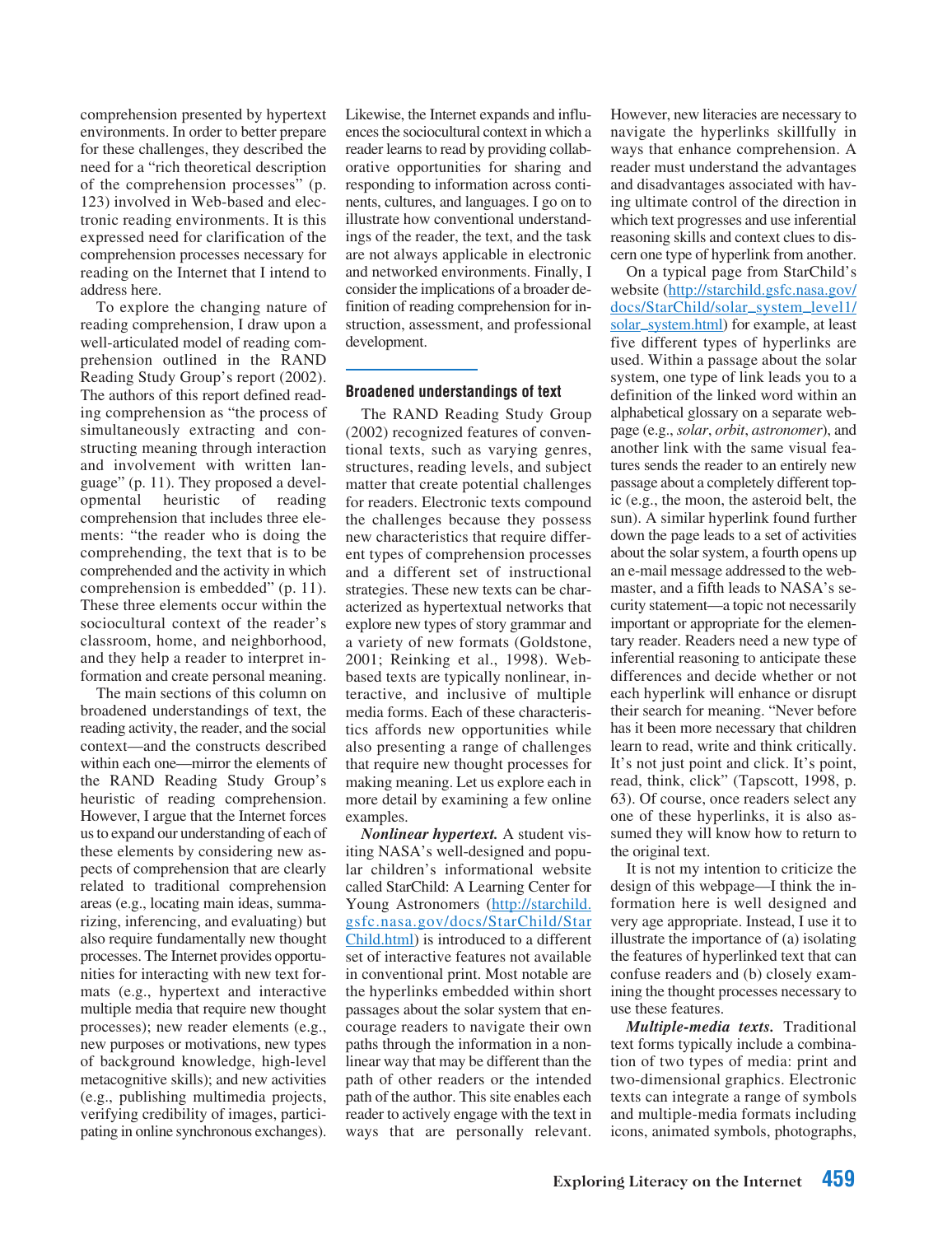cartoons, advertisements, audio and video clips, virtual reality environments, and new forms of information with nontraditional combinations of font size and color (Brunner & Tally, 1999; Reinking & ChanLin, 1994). Images and sounds are combined with written texts to create new ways of conveying meaning, explaining procedures, and communicating interactively (Downes & Fatouros, 1995). For readers, these multimedia representations demand new ways of thinking about how to access, manipulate, and respond to information.

Students gathering information from the website entitled The Rainforest: People, Animals and Facts (http://www. christiananswers.net/kids/rainforest/ home.html) are treated to colorful images, authentic animal sounds, and video footage—as long as they are competent in downloading various audio formats, manipulating the "buttons" on a digital video player, and interpreting the content of a photograph. Audio and video clips found at the Year of the Ocean (http://www.enn.com/yoto/mul timedia) require strong listening skills (because the audio samples are not paired with visual images) and strategies for processing information gleaned from educational video footage. Particularly challenging are less familiar virtual reality environments like those found at PBS's Hidden New York: Virtual Reality (http://www.pbs. org/wnet/newyork/hidden/index.html). At this website, students can discover the hidden treasures in various corners of New York City—as long as they can maneuver the controls within a Quicktime Virtual Reality (QTVR) panorama complete with interactive hotspots and directional sound. For those equipped with these new literacies, the Internet provides exciting extensions of printed text. Without this expertise, readers may struggle even to access these multimedia representations, let alone be able to note details, interpret messages, and synthesize information communicated in multiplemedia formats.

*Interactive texts.* In addition to the hypertext and hypermedia features, Web-based text environments are, by their very nature, interactive. Readers are invited to coauthor online texts as

they navigate various paths and construct a personal adaptation of the information. Conventional texts, on the other hand, present information shaped by the author, and readers have little choice but to follow the author's intended plot or expository structure. Readers can choose to flip through the pages of a conventional text in a different order, but most are designed to be read in a linear fashion, and their features are not malleable. Goldstone (2001) noted that authors of postmodern texts have begun to function more as facilitators, inviting readers to construct their own story actively by "cobuilding the framework, supplying missing features of the story structure, and pulling together discrete narrative strands" (p. 366). Texts on the Internet become interactive environments as opposed to static words on a page. Digital texts also provide opportunities to interact with other people using embedded tools like electronic discussion boards and synchronous chat environments that, in turn, provide exposure to multiple and diverse perspectives. Finally, simple design tools enable readers to construct personal responses to information and publish them online to share with others.

Once again, new comprehension processes are required for these electronic text environments. With traditional texts, prereading thought processes focus on questions such as the following: What will happen next? What do I know about this topic? What is the author's purpose? What do I expect to learn from this text? Within interactive Web-based environments, however, proficient readers also need to plan answers to questions like these: How should I navigate this information? How can I expect to interact with this environment? What is my role or task in this activity? How can I add to this body of knowledge?

A reader visiting the UNICEF Voices of Youth Meeting Place (http://www. unicef.org/voy/meeting/meethome.html), for instance, should be prepared to deal with traditional and Web-based comprehension tasks. Traditional media formats (e.g., expository text, anecdotal narratives, photographs) provide readers with opportunities to learn more about current real-world issues like child labor, children's rights, war, discrimination, and urban life. In addition, this text is interwoven with invitations to post an opinion electronically, read personal responses from others, or become more involved with a particular issue and then share personal progress with others online. Comments are posted and translated into English, French, and Spanish to promote a global community of learners. Thousands of postings indicate that students are motivated to contribute their own ideas and efforts toward these authentic issues. If readers are literate in webpage design, they can publish personal responses to these interactions while becoming more socially aware.

Some students in the United States at a school in Massachusetts, for example, became involved in the campaign to end child labor by designing The Kid's Campaign to Build a School for Iqbal: A Bullet Can't Kill a Dream (http://mir rorimage.com/iqbal/index.html). This website documents their efforts to foster an awareness of child labor issues while raising funds to build a school for child workers in Pakistan in memory of Iqbal Masih, a former child laborer and activist who was murdered in 1995. Another example of an interactive forum on a similar topic can be found at iEARN's Fight Against Child Labor and Exploitation Project (http://www. iearn.org.au/clp), which provides "a place for youth to research issues of child labor, discuss issues, devise, develop and implement action agendas." The Project Index (http://www.iearn. org/projects/project\_list.html) features more than 100 student-created projects inspired by the interactive nature of information on the Internet. As teachers, we must begin to include these interactions with technology in our repertoire of reader-response activities while considering the new literacies needed for readers to construct and share personal interpretations within Internet communities.

# **Broadened understandings of the reading activity**

A second element in the RAND Reading Study Group's (2002) comprehension heuristic is the reading activity, which includes the purpose, process, and consequences of an activity. Internetbased comprehension tasks broaden our understanding of these elements because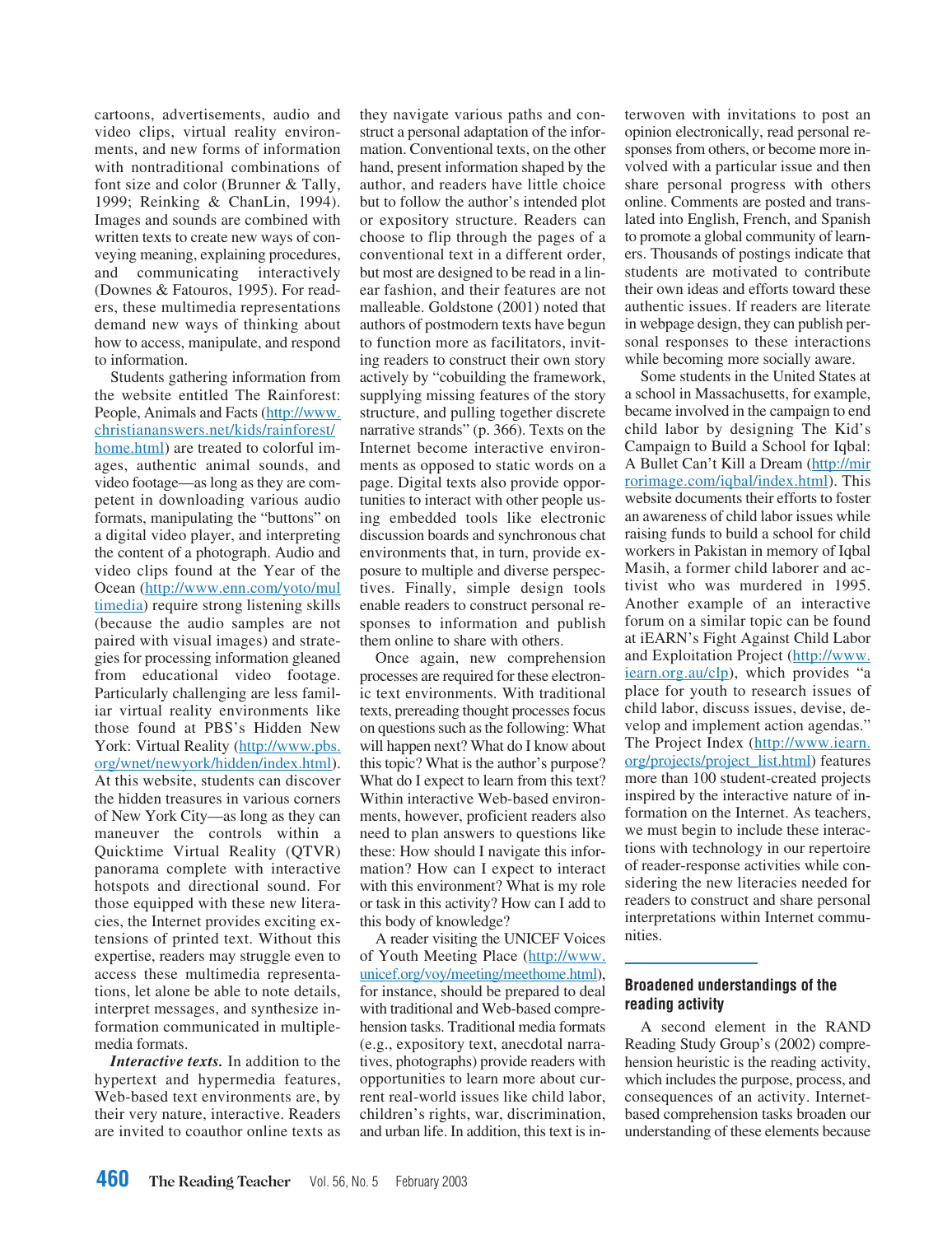they present new purposes for reading, more critical thought processes during reading, and new examples of authentic responses after reading.

#### Purpose

Authors of the RAND Report noted that "when the teacher-imposed purpose is unclear to the learner, or in conflict with the learner's purpose, comprehension may well be disrupted.... Since the text is [potentially] difficult for students, teachers employ various instructional techniques that support reading" (RAND Reading Study Group, 2002, p. 26). The Internet offers a motivating medium for a Web-based instructional technique known as a WebQuest (Dodge, 1997). The WebQuest is a Web-based inquiry project that integrates research-supported comprehension instructional techniques (e.g., questioning, comparing, critically evaluating) with embedded links to current online resources. Well-designed WebQuests include explicit learning goals and a recommended process of inquiry. Student responses are guided by an open-ended rubric that leaves room for personal interpretation. By combining explicit supports with constructivist responses, teachers can increase the likelihood that externally imposed purposes are more closely aligned to those that are internally generated. (Visit http://www. sesd.sk.ca/teacherresource/webquest/ webquest.htm for links to an extensive collection of WebQuests.)

In terms of new literacies, these Web-based inquiry projects demand fairly high levels of thinking and collaborative problem solving that may surprise readers used to more traditional reading tasks (e.g., answering literallevel questions and writing a summary book report) or even those who have previously explored the Internet by haphazardly searching for information. "The Quest has a purpose, a problem that reading can help to solve, and this puts reading and study in an entirely new light" (Spires & Estes, 2002, p. 118). Web-based inquiry projects extend traditional purposes for reading into new contexts. In these environments, students need to be prepared to adopt new roles (e.g., scientist, detective, reporter), follow certain paths with a particular purpose (as opposed to navigating their own path through hypertext or simply "surfing the Internet"), and work collaboratively to construct "an understanding of the material by creating something that others can respond to, on-line or off" (Dodge, 1997).

#### Process

"Processing the text involves, beyond decoding, higher-level linguistic and semantic processing and monitoring. [These typically include] skimming (getting only the gist of text) and studying (reading texts with the intent of retaining the information for a period of time)" (RAND Reading Study Group, 2002, p. 15). The nature of information on the Internet suggests new interpretations of these processes, which demand all readers to adopt a more critical stance toward texts or risk being unknowingly tricked, persuaded, or biased. Bill Chapman's Classroom Tools website (http://www.classroomtools. com) outlines strategies for helping students to validate online information and to recognize commercial propaganda and bias—three critical literacy skills that are vital to readers on the Internet. Parody websites like The Onion (http:// www.theonion.com); HotAir (http:// www.improbable.com); and fictitious reports about "California's Velcro Crop," "The Pacific Northwest Tree Octopus," and the reproductive cloning provider known as "Clones-R-Us" (from a collection compiled by Kathy Schrock at http://school.discovery.com/ schrockguide/eval.html) are on the increase. This is another reason all readers need to be prepared to discern fact from opinion and truth from fiction. Again, the Internet poses different contexts for this aspect of literacy instruction.

Brunner and Tally (1999) outlined seven "key habits of mind" (p. 36) that help clarify how students should approach and process both traditional and new media. Critical questions that students should consider include the following: What particular perspective of reality is represented? What explicit or hidden values underlie this text? What media conventions are used in this text and how do they shape the way the information is interpreted? Who is the intended audience and how might different audiences interpret the text? Who owns

#### the text and who benefits from it? Brunner & Tally concluded that

helping students move from relatively passive absorption of information to habits in which they are able to frame arguments, consider evidence, and apply judgment creatively is key if we are to develop powerful and flexible thinkers capable of communicating about and solving difficult problems. (p. 35)

A second set of new comprehension processes on the Internet that builds on traditional research and summarizing skills involves the abilities to search, locate, and draw connections between resources of diverse and multiple perspectives. Electronic tools demand new literacies such as manipulating electronic databases, using multiple search engines, and navigating hierarchical subject guides. Like new media literacy skills, new search techniques are vital skills for us to teach as we strive to develop proficient readers in the future.

#### Consequences

The consequences of reading are also considered part of the reading activity and can include the knowledge that a reader has gained, the applications that a reader makes, and the level of engagement that a reader maintains while involved with a text (RAND Reading Study Group, 2002). These can all be considered consequences of reading on the Internet as well, but I believe that Web-based learning environments can foster opportunities for more diverse knowledge gains, more personal applications, and higher levels of engagement. Several Internet websites feature activities that increase visual, historical, and social awareness while also engaging readers to construct new bodies of knowledge from which others can benefit.

The Library of Congress's American Memory Historical Collection (http://rs6. loc.gov) and accompanying Learning Page (http://rs6.loc.gov/ammem/ndlpe du/index.html) provide lessons that guide students through a wealth of primary source documents, motion pictures, photographs, and sound recordings from U.S. history—a much wider range of multimedia information than is typically available in traditional history textbooks. The International Schools Cyberfair (http://www.gsn.org/cf), an international challenge in which students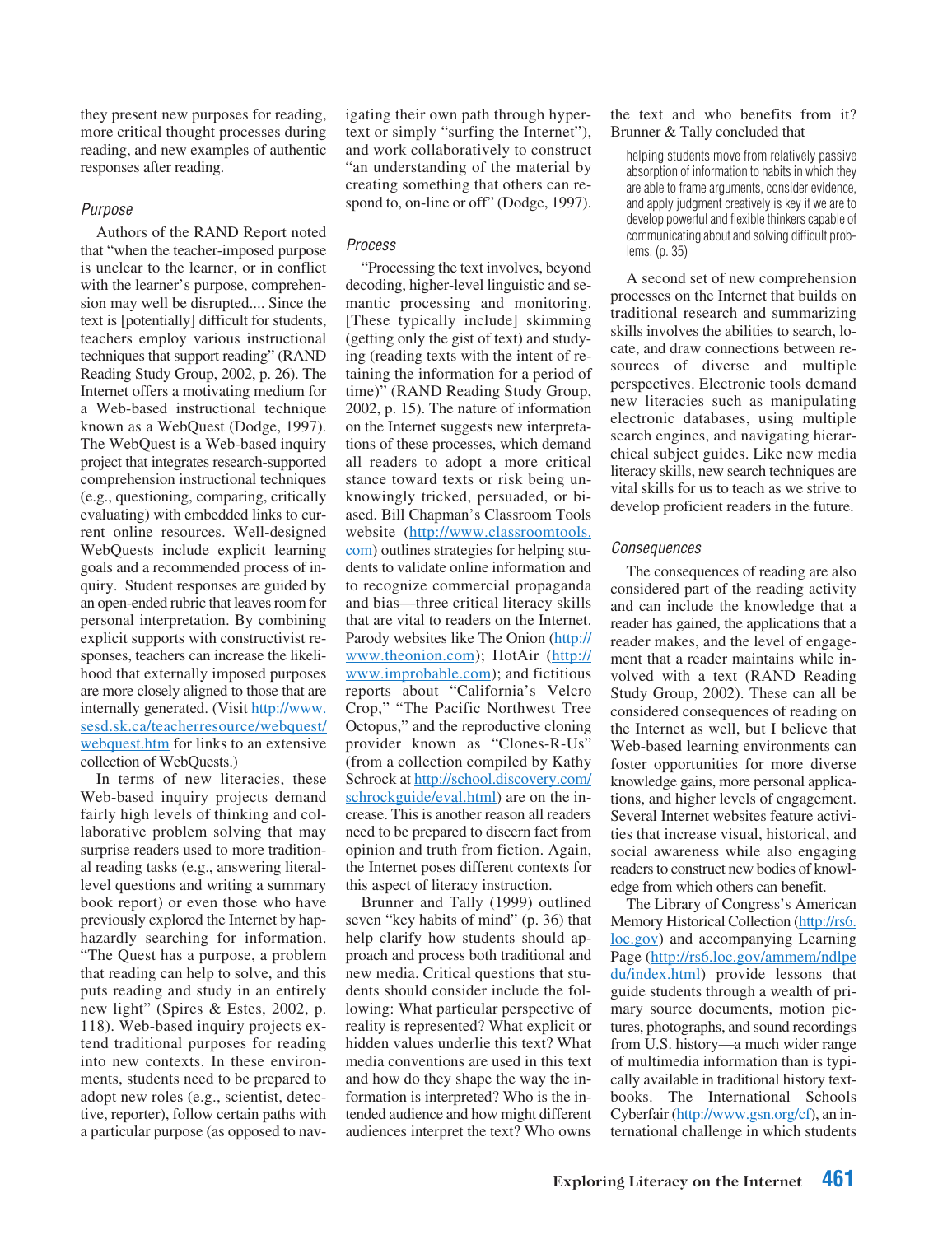conduct research about their local communities and then publish their findings on the World Wide Web, fosters social and civic knowledge as well as a more personal understanding of diverse world communities. Thinkquest (http://www. thinkquest.org), now in its seventh year as an educational Web-development program, challenges teams of students or teachers in grades 3–12 to collaboratively design Web-based learning materials. As a result, over 5,000 websites have been created by students eager to contribute and publish information on the Internet. Finally, students in the state of Wisconsin have joined forces as Internet Detectives (http://www.madison.k12. wi.us/tnl/detectives) to build a studentgenerated library of evaluated Internet resources as a positive alternative to Internet filtering in their schools. These websites provide a small glimpse into the powerful consequences that the Internet has for students engaged in meaningful learning activities.

# **Broadened understandings of the reader**

The RAND Reading Study Group (2002) reported that "proficient readers bring to the task of reading an array of capabilities and dispositions.... Such variables interact with one another and with the text to which the reader is exposed as determinants of performance on a given reading task" (pp. 19–20). If we expand our definition of text to include the features of digital texts as previously described, then we must also consider how these texts, and prior experiences with them, compound the variability in readers.

#### Cognitive capabilities

Sources of reading difficulties for many readers can be biological, instructional, or even environmental (Snow, Burns, & Griffin, 1998). Technology can influence our understanding of the cognitive traits commonly associated with both strong and struggling readers. Recently, computer-supported environments have been found to engage readers labeled "at-risk" or learning disabled in ways that "may help compensate for inadequate reading ability" (McKenna, Reinking, Labbo, &

Kieffer, 1999, p. 113). Others are studying how supportive accessibility features and instructional prompts embedded within authentic sources of fiction and nonfiction can cause reading disabilities to virtually disappear (see CAST's Thinking Reader software at http://www.cast.org/about/index.cfm?i  $=2243$ ).

Currently, few studies examine the use of the Internet as a teaching tool for reading comprehension, but I've found that CNN Learning Resources (http:// literacynet.org/cnnsf) demonstrates the potential of Internet-based cognitive reading supports that help students make progress in comprehension. At this website, current news stories are accompanied by a range of multimedia interactive activities designed to support older students in their efforts to build reading comprehension skills. Audio recordings of the entire written text and short video clips related to the news stories support readers with stronger auditory tendencies, while accompanying interactive comprehension tasks provide practice and reinforcement in using new vocabulary, recalling and sequencing important details, drawing conclusions, and responding personally to a written work.

Ironically, many Web-based environments also introduce a new set of cognitive barriers that can cause competent readers of conventional text to be cognitively overloaded and emotionally frustrated (Delaney & Landow, 1991; Eagleton & Guinee, 2002). Hypertext and interactive features can offer too many choices and too many animations that may distract and disorient otherwise strong readers. Teachers need to be aware of these new cognitive challenges posed by Internet environments before we unnecessarily confuse our competent readers or overwhelm the struggling ones.

# Purpose, motivation, and self-efficacy

Research shows that as children progress through school their interest in reading for pleasure and their motivation to read to learn diminish (Robb, 2000). Teachers can draw on technology applications, however, to engage students in challenging, authentic learning. A recent Software and Information Industry Association study shows that new educational technologies help "improve self-esteem and attitudes toward learning, especially when used in the context of collaborative learning activities" (Solomon, 2002, p. 19). Earlier in this column, I discussed collaborative Web-design response projects and authentic inquiry activities that attract students' interests while providing opportunities to apply critical reading and writing skills. Another impressive website that demonstrates technology tools being used to motivate and empower students from low-income neighborhoods in East Palo Alto, California, is known as Plugged In (http://www. pluggedin.org). Determined to ensure that all community members have the opportunity to benefit from technology use, Plugged In Enterprises trains teenage students in webpage design. Later, students take over in the business of creating websites for community organizations and commercial clients. As a result of access to these new technologies, students typically unmotivated and uninterested in applying their reading and writing skills are now choosing to engage in challenging, authentic learning tasks. Students respond to these tasks with confidence and appreciate that their experiences in the Plugged In program not only help them develop important literacy skills for school but also provide them with employment opportunities for the future.

## **Broadened understandings of the social context**

"The three elements of reading comprehension—the text, the activity and the reader—occur within a larger sociocultural context" that influences how literacy learners interpret and transmit information (RAND Reading Study Group, 2002, p. xv). The RAND group report highlights the importance of reading comprehension as a social activity. Other researchers support the same notion (Gee, 2001; Rosenblatt, 1983; Tovani, 2000). Local technology tools and networked environments provide exciting new opportunities for social interaction and collaboration with others (Leu, 1996; Leu & Kinzer, 2000; Reinking et al., 1998). Immediate feedback from peers and opportunities for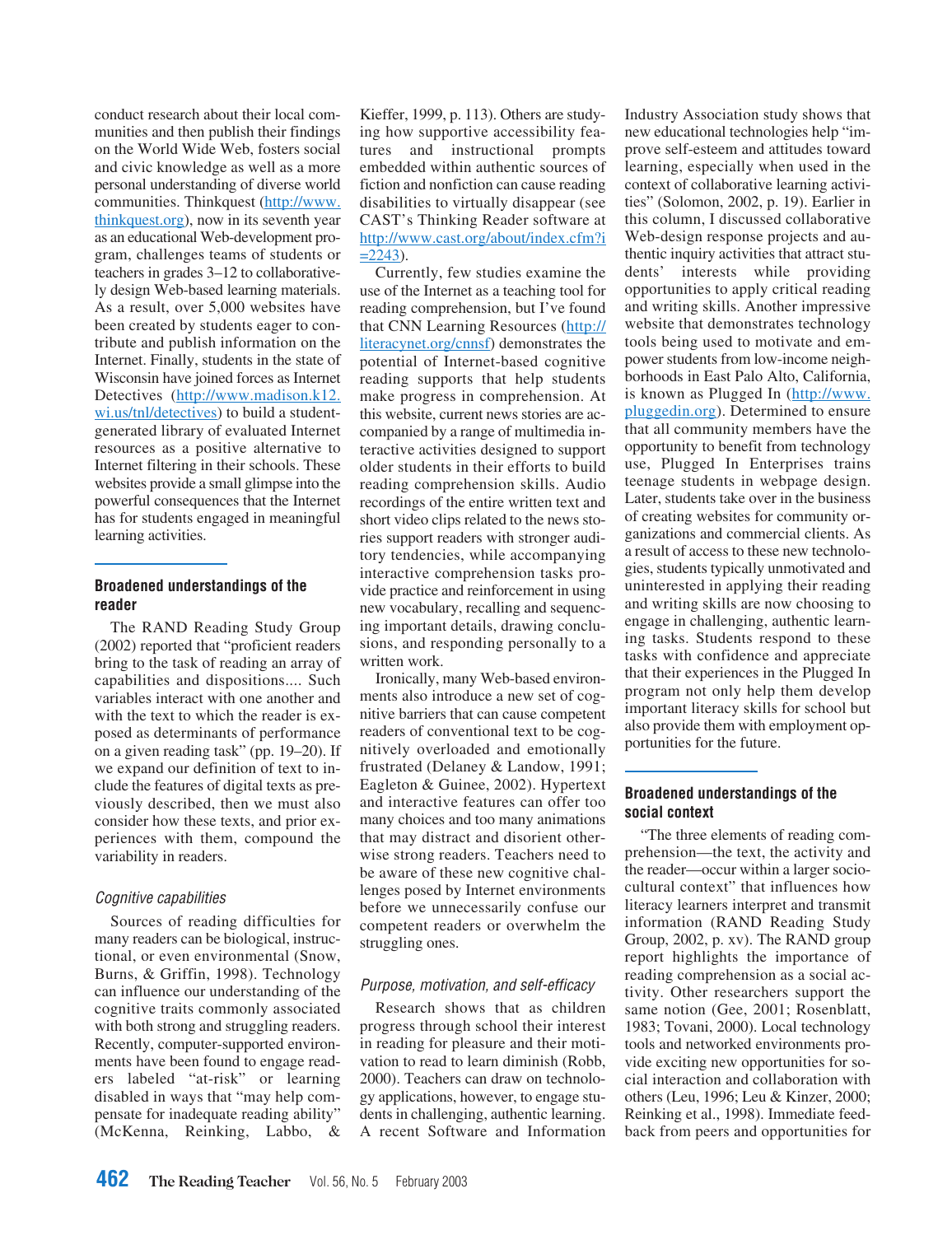sharing with real global audiences can promote higher level thinking, communication skills, and deeper understandings of text.

Harris (2002) highlighted hundreds of "tele-collaborative" opportunities, integrated with K–12 curriculum-based learning activities requiring similar literacies, in her online book chapter entitled In the Kitchen: Designs for Telecollaboration and Telepresence (http://ccwf.cc.utexas.edu/~jbharris/Virt ual-Architecture/Telecollaboration). Creativity and multicultural learning abound in online projects like Global Storytrain (http://storytrain.kids-space. org) and Writers' Window (http://eng lish.unitecnology.ac.nz/writers/home. html), which encourage children and teens to join efforts to add their piece to the original stories published at these sites. Mrs. Silverman's Webfolio (http:// www.kids-learn.org) has become a favorite starting place for teachers working with elementary students eager to include tele-collaborative exchanges in their repertoire of reader responses. With the proper amounts of scaffolding and support, young children can aspire to become future members of collaborative teams contributing Web-based learning materials for the Thinkquest program or International Schools Cyberfair (both mentioned earlier). These two competitions, and many other Internet projects, have brought together hundreds of thousands of students from over 80 countries to interact with new technologies such as synchronous information exchanges, online dialogue journals, real-time chats, electronic whiteboard exchanges, and videoconferences. Their published projects integrate many of the new literacies outlined in this column as extensions of our current understanding of reading comprehension.

As always, though, it is important to remember that while teamwork skills are vital to a student's success with telecollaborative technologies, students and teachers vary in their interest and competence in collaborative learning tasks. In a list of reasons why tele-collaborative projects sometimes fail, Harris (2000) wrote that "tele-collaborative projects may be curriculum focused but they are most definitely people centered. Without effective collaboration, none

would succeed" (p. 61). Similarly, Leu and Kinzer (2000) warned educators to pay special attention to learners accustomed to relying on independent learning strategies so that they do not approach new networked collaborative tasks with a negative perception. It is important to consider new instructional strategies that ensure tele-collaborative success for all students.

# **A broader model of reading comprehension—Educational implications**

As I come to the end of this exploration beyond the RAND Reading Study Group's (2002) heuristic of reading comprehension, let me summarize answers to the questions I initially posed. I strongly believe that the comprehension process is different on the Internet, and I encourage you to follow the hyperlinks supplied here to experience firsthand the new opportunities and challenges offered in terms of new text elements, reader elements, activities, and sociocultural contexts. I believe that some tasks on the Internet ask readers to extend their use of traditional comprehension skills to new contexts for learning, while others, like electronic searching and tele-collaborative inquiry projects, demand fundamentally different sets of new literacies not currently covered in most language arts curriculums.

Given the changing nature of literacy texts and literacy tasks, it is not surprising, then, that these changes have important implications for our understanding of effective literacy instruction, assessment, and professional development. In terms of instruction, classroom teachers find the most success with technology when they engage their students in meaningful and authentic activities with open-ended software and the Internet (Jonassen, 2000). "When students create and share reports, Web pages, or digital presentations that require higher-order skills, they are empowered as learners and thinkers" (Solomon, 2002, p. 18). Our role, in fostering literacy learning with technology, often becomes that of facilitator, expertly guiding readers to appropriate online texts while taking advantage of the scaffolded learning supports embedded in many electronic environments. Modeling how to use strategies flexibly to solve different comprehension tasks becomes even more important as technologies rapidly change and new forms of literacy emerge.

With respect to assessment, historically, even conventional understandings of reading comprehension (e.g., constructs that don't address new technologies) have been difficult to assess, and some feel it is certainly time for a change in how we measure comprehension (Sarroub & Pearson, 1998). Wood (2000) wrote that "assuming we ever agree on a new definition of literacy [in the 21st century and beyond], how then will we measure literacy skills?" (p. 117). Because most instruction and assessment is currently driven by local and national standards, teachers in the United States can begin by urging literacy organizations to revise their language arts standards to more accurately reflect the influences of new technologies. I hope that we can begin to address more appropriately the explicit instruction of these new literacies and how to measure student progress and development in emerging text environments by expanding the constructs of the RAND Reading Study Group's (2002) definition of comprehension to include strategies needed for reading on the Internet.

Finally, these new literacies have implications for professional development in the area of effective reading with new technologies. To be most effective at modeling strategic reading behaviors, Pressley (2002) explained that it is imperative that teachers become more "aware of their own use of strategies" (p. 19). I would argue that the same holds true for teachers learning effective strategies for reading in digital and networked environments. Teachers must have opportunities to explore the Internet, experience online exchanges, and practice using the computer as a tool for learning. They should be more involved in planning for technology that promotes reading comprehension and should have access to ongoing technical support. Only then can they realize the full potential of computer technologies as a tool for literacy learning.

Within the walls of education, Wood (2000) described a "collision between two cultures...[namely] the literacy